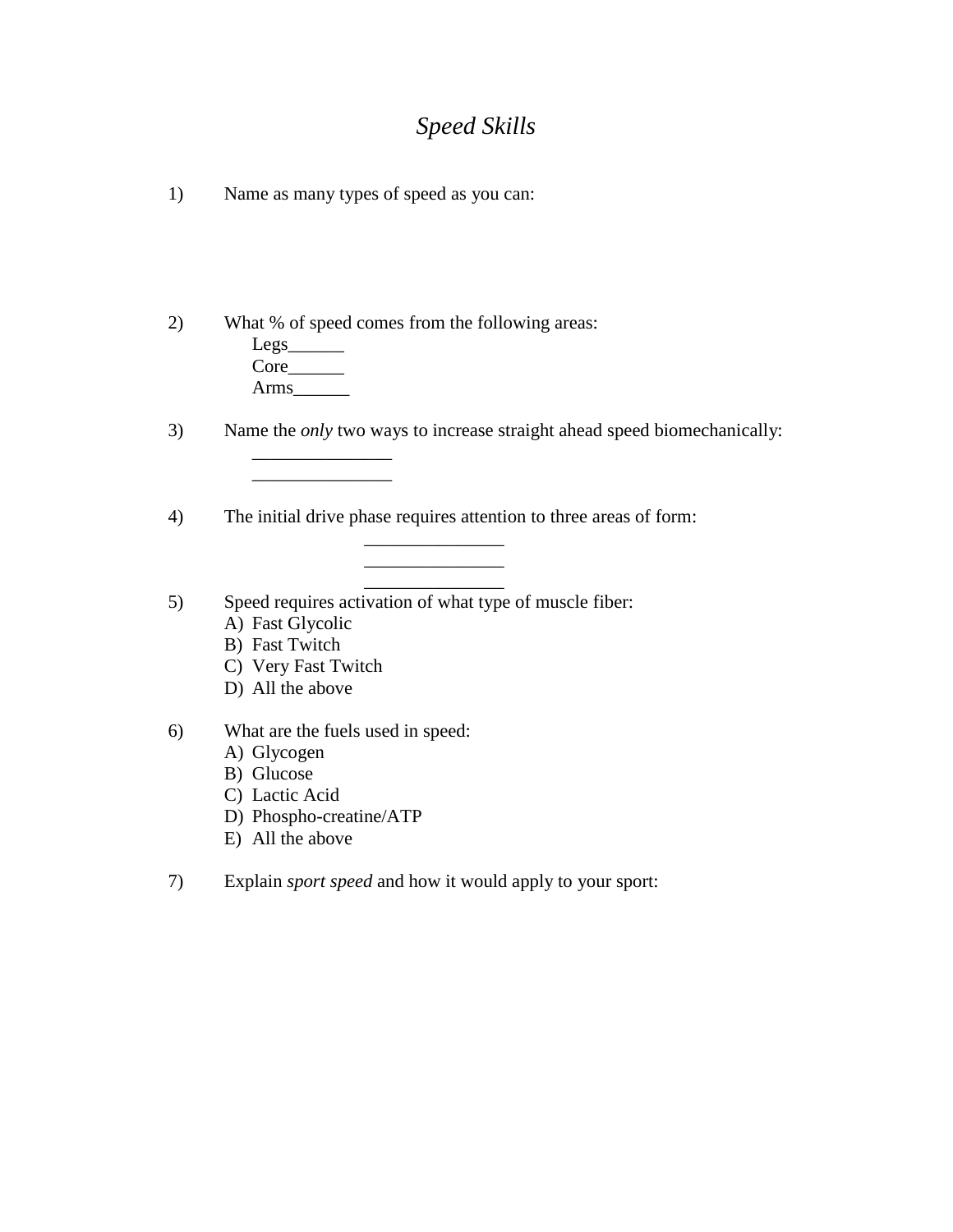- 8) Explain the position for the track start:
- 9) What are the primary muscles in lateral speed:
- 10) What is the single best weight room exercise for speed:
	- A) Lateral squat
	- B) Leg curl
	- C) Squat
	- D) Hang clean
- 11) What techniques do parachutes and heavy sleds help develop:
	- A) Leg drive
	- B) Arm drive
	- C) Forward lean
	- D) All the above
- 12) When training speed recovery should be:
	- A) One minute
	- B) Two minutes
	- C) Five minutes
	- D) Full
- 13) Developmental speed means:
	- A) Speed progress
	- B) Appropriate building of speed
	- C) Speed testing
	- D) All the above
- 14) Explain the importance of flexibility in speed:

15) Explain the difference between static and dynamic flexibility: